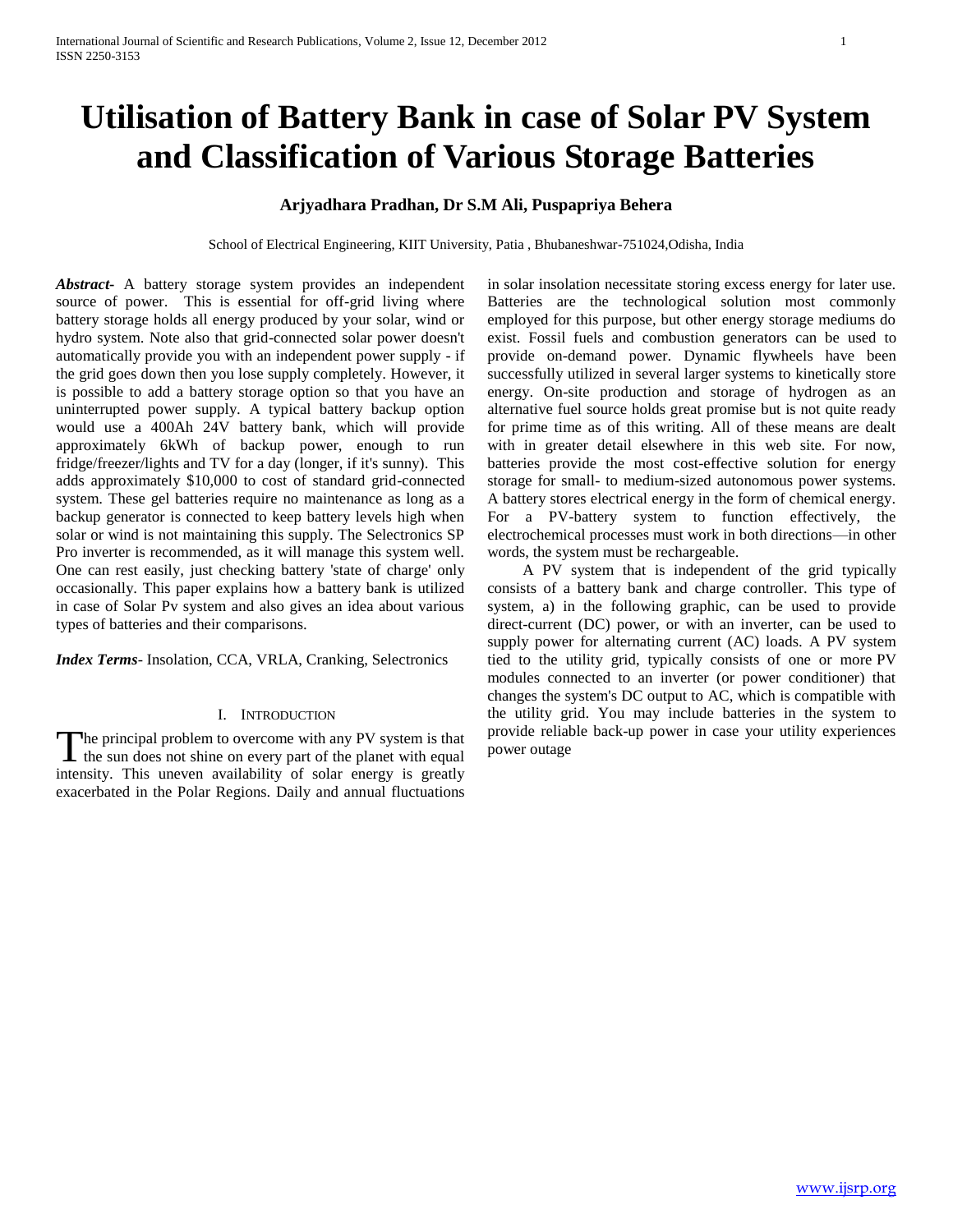

 The figure: above illustrates typical arrangements for (a) a direct current off-grid, and (b) an alternating current gridconnected, residential PV system.

# .**1. Functions performed by batteries in a Stand Alone PV System**.

Batteries perform three main functions in a stand-alone PV system:

 1. Autonomy–by meeting the load requirements at all times, including at night, during overcast periods, or during the winter when PV input is low or absent.

 2. Surge-current capability –by supplying, when necessary, currents higher than the PV array can deliver, especially to start motors or other inductive equipment.

 3. Voltage control–thereby preventing large voltage fluctuations that may damage the load .



Figure shows Battery Bank

# II. NEED FOR A BATTERY BANK

 Battery failure has often been the cause of suboptimal power system performance. Without a doubt, this is not the area to cut expenses. The battery bank for any power system must be of the highest quality available, of the correct type for the application, and of sufficient capacity to ensure that the depth of discharge does not exceed design parameters. The size of a battery bank for even relatively low-power applications can be surprisingly large, particularly if year-round autonomy is a design requirement. Cold temperatures reduce capacity but tend to extend battery life. System sizing worksheets (see the end of this document) are essential for ensuring adequate battery capacity for a given project. The most common type of battery found in PV systems is the lead acid battery. Although the discussion will focus on this blanket technology, other rechargeable battery types do exist, including nickel-cadmium (NiCad), nickel metal hydride (NiMH), nickel-iron (NiFe), lithium ion, and lithium polymer batteries. Of these, the NiMH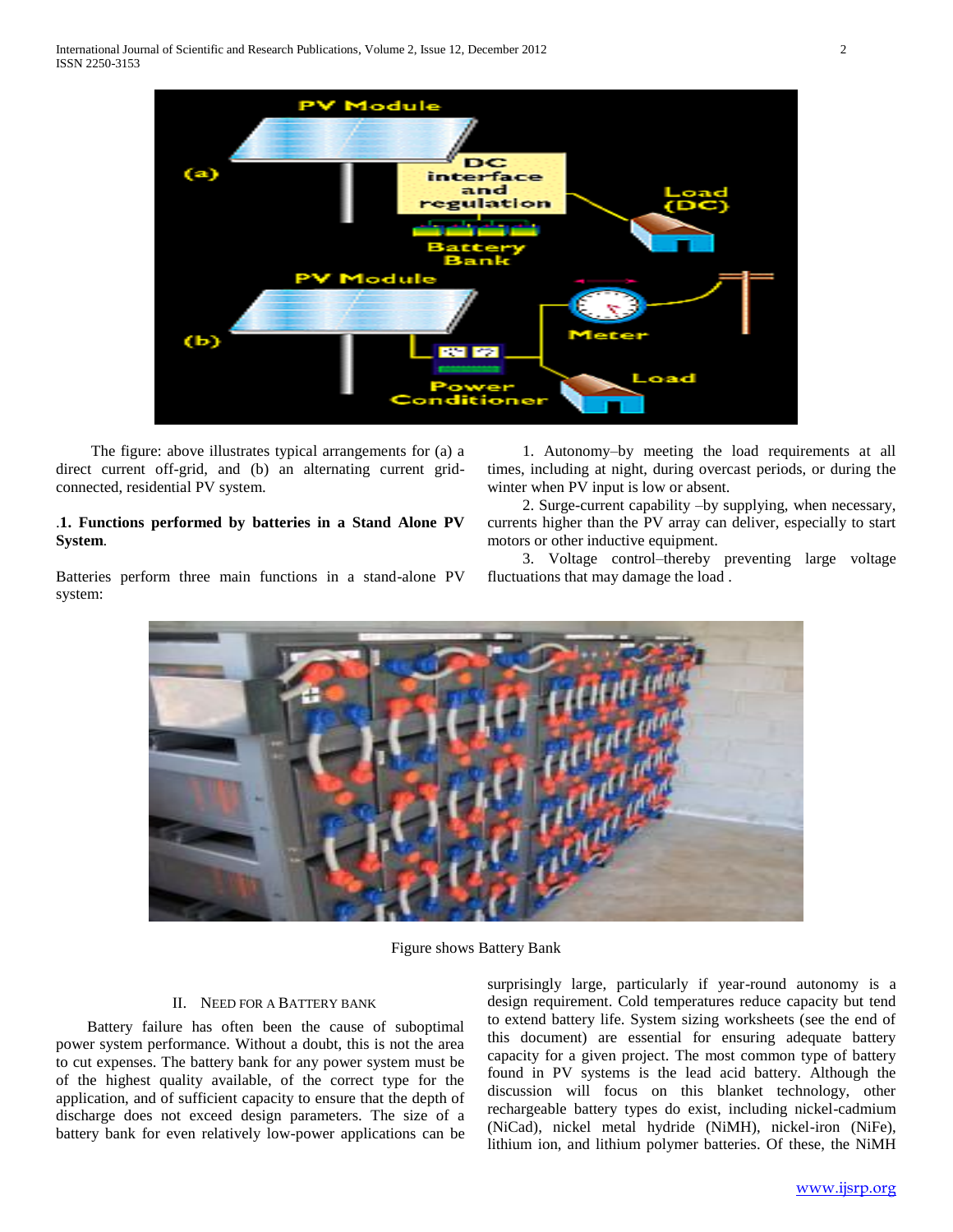and lithium polymer batteries show significant promise for broader application in autonomous power systems. These battery types demonstrate up to a four-fold greater energy density and enhanced performance across a wider temperature range, which might ultimately favor this emerging technology. NiCad batteries have been used in a few polar applications, as they have superior performance in extreme cold.



Figure shows how battery bank is connected to the supply system

# III. DEEP CYCLE BATTERY

 Any battery suitable for PV applications will be a deepcycle type of battery as opposed to a starting (SLI) type. Although these two fundamental classes of batteries may appear similar on the outside, the internal structure is quite different. SLI batteries are intended to deliver a high-amperage output for a short period of time, but repeated deep discharges cause rapid deterioration of battery performance. These batteries are typically rated in cranking amps, or cold cranking amps (CCA). Deepcycle batteries are designed to deliver a typically lower current for the size of the battery, but they are capable of withstanding numerous deep discharges without damage. The amount of energy a deep-cycle battery can store is referred to as its capacity. The unit that describes capacity is the amp hour (Ah) . Battery capacity is determined by the manufacturer based on a constant discharge over a period of time. Oftentimes, batteries will appear to have multiple ratings due to this rating process. The 20-hour rate  $(C/20)$  and the 100-hour rate  $(C/100)$  are referred to most frequently. When determining which battery to choose, be sure to compare all batteries at the same discharge rate. Deep-cycle batteries vary widely in type, price, and quality. Low-cost trolling batteries represent the low end of the scale and are generally not suitable for use in remote power applications. The most expensive battery per amp hour is generally the gel-cell battery.

## IV. LEAD ACID BATTERY

 Adapted from Photovoltaics Design and Installation Manual (2004), SEI. vs. 85%-95% for lead acid), and restrictive charging parameters make them unsuitable for most applications. At the moment, the comparatively low prices and welldocumented performance of lead acid batteries favor their continued use for remote power systems.

 In the lead acid class of batteries, two specific types stand out for their applicability to polar power applications: the gel cell and the absorbed glass mat (AGM). These two types of batteries represent good choices not only due to performance characteristics but also because they are both suitable for air transportation. Because the electrolyte solution in both of these battery types is immobilized, they represent a lower hazard class than standard flooded batteries and do not require a great deal of specialized packing before being shipped via aircraft into the field. Although the performance characteristics of flooded deepcycle batteries may meet or exceed those of the gel-cell and AGM types, the transportation and maintenance issues can prove to be quite problematic. Both of these types of batteries are classed together as valve-regulated lead acid (VRLA) batteries. A battery charging at a high amp rating or an excessively high voltage can release gases (hydrogen and oxygen) due to an overcharge condition. In a VRLA-type battery, gases are not released during a normal, controlled charge cycle. There is a closed loop that keeps the chemical levels balanced and internal pressures below the release threshold of the valve.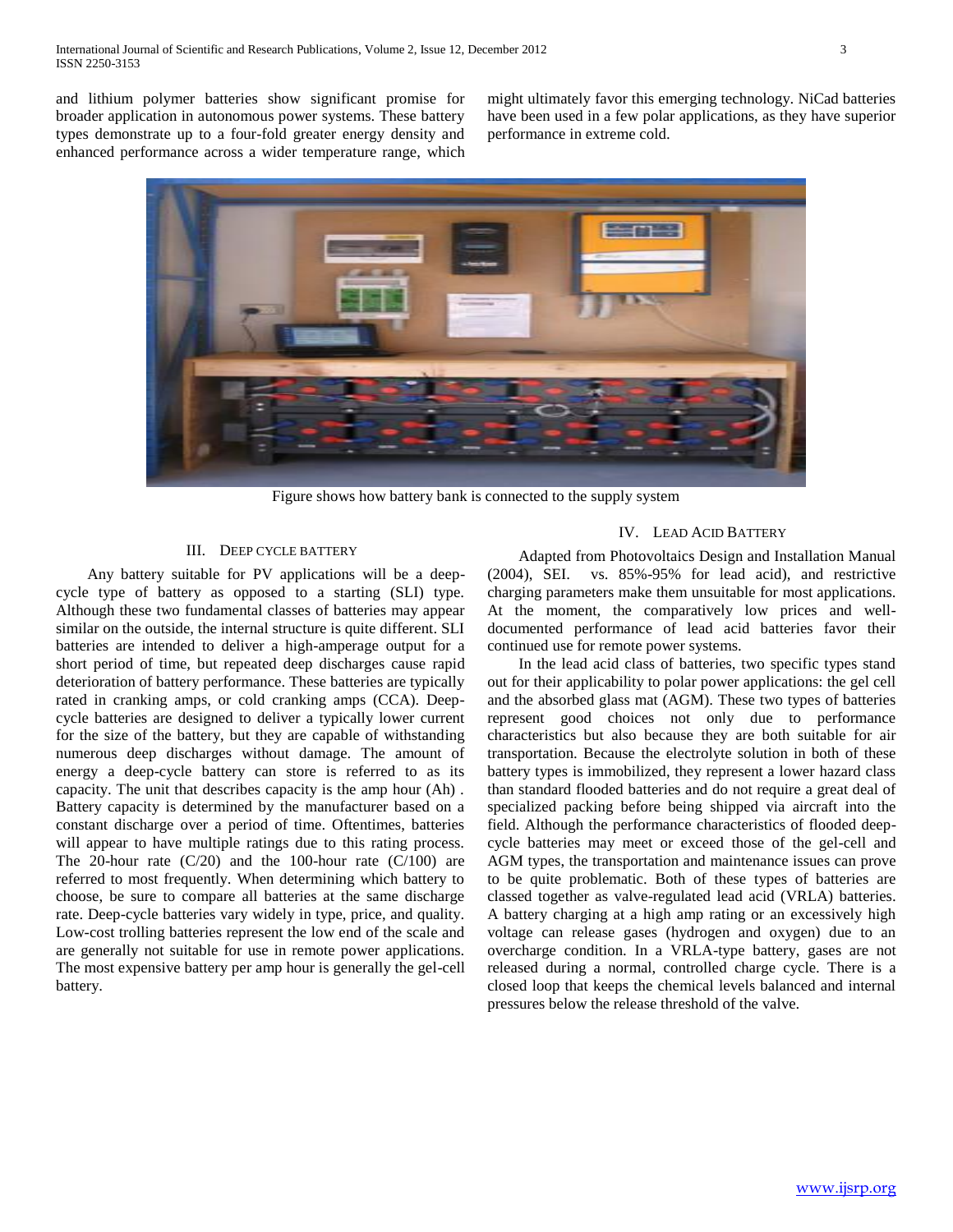

Figure shows Lead Acid Batteries

## **4.1 Difference between Gell cell and AGM Batteries**

 One very important difference to note between gel-cell and AGM batteries is that the gel-cell battery is a plate limited design, whereas AGM batteries are an electrolyte-limited design. This can be very important in polar applications where extremely cold temperatures are often the norm. Freezing the electrolyte solution in a battery must be avoided. It causes irreversible damage to the battery, which could lead to catastrophic failure. Also, a frozen battery cannot recharge until it has been thawed out again—not always a simple proposition in the field. Electrolytes freeze at higher temperatures as they discharge and the specific gravity decreases. AGM and flooded cell batteries can continue to discharge until the electrolytes become severely depleted, resulting in a low specific gravity and a relatively high freezing point. A quality load controller somewhat obviates this concern, as it will typically incorporate a low-battery disconnect capable of opening the circuit between the battery and the load prior to the onset of problems. In a plate-limited battery, the chemical reaction that causes the flow of electrons ceases before the electrolyte specific gravity falls too low. This provides a certain measure of inherent protection by design. Similarly, gelcell batteries can recover more easily from a deep discharge due to the fact that they can more readily accept a charge when energy from the PV array once again becomes available. For small, low-current solar systems, gel-cell batteries seem to be the

best choice. It is important to note, however, that gel-cell batteries are vulnerable to damage in other ways. Charging at excessively high rates can create voids in the gelled electrolyte that significantly reduces the capacity of the battery. Voltage and current must be carefully controlled and cannot exceed the C/20 rate (approximately 5% of the amp hour rating for the battery bank). For larger systems that incorporate other charging sources such as wind turbines or engine generators, AGM batteries may be preferable.

## V. NON LEAD BASED BATTERIES

 Non lead-based batteries such as nickel-cadmium batteries are costly but can last a very long time if they are not discharged excessively. A new type of nickel-cadmium battery, fiber-nickelcadmium, has outstanding longevity at a 25% discharge rate. Nickel-cadmium (NiCad) batteries have different operating and maintenance characteristics than lead-acid batteries that must be considered. For example, it is difficult to measure the depth of discharge that is occurring with a NiCad battery since its output is constant right up to the last moments before being completely discharged. Check with the suppliers in the Resources section about the operation and maintenance characteristics of the NiCad batteries they offer.



Figure shows non lead acid batteries